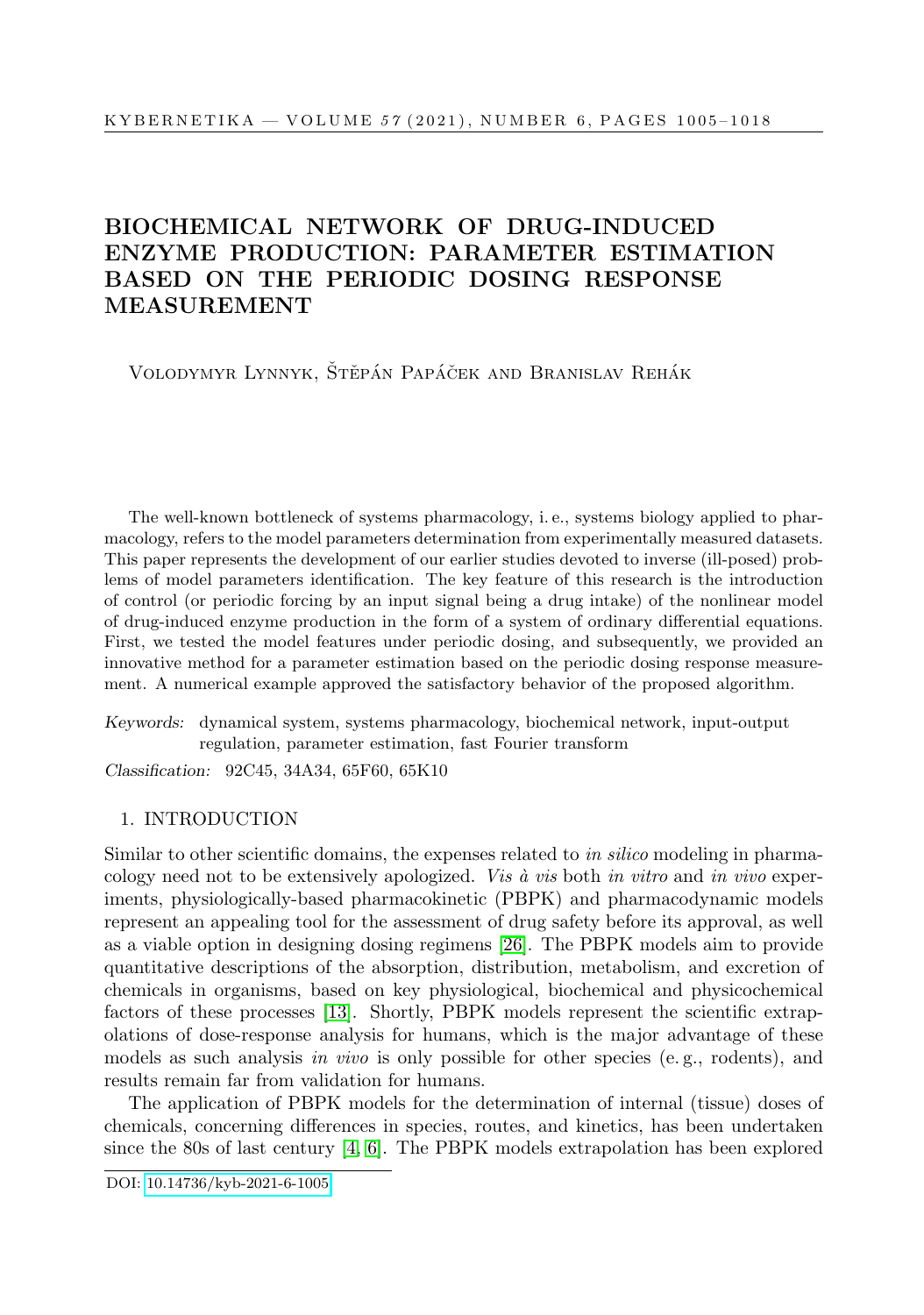in application to variability among individuals in a population  $[1, 2]$  $[1, 2]$  as well as to the different life stages [\[5\]](#page-11-4) and drug-drug interactions [\[8,](#page-11-5) [22\]](#page-12-1). In order to simulate dose metrics of relevance to risk assessment, the PBPK models should reflect a balance between the parsimony and plausibility principles [\[13\]](#page-12-0). The model structure should contain the minimal but essential elements characterizing a system (i. e., parsimony principle) and reflect the physiological reality, be consistent with the current state of knowledge (i. e., plausibility principle). The knowledge on the mechanisms of absorption, distribution, metabolism [\[9\]](#page-12-2) and excretion for the particular chemical should be reflected in the PBPK model equations [\[10\]](#page-12-3).

There are three major components of the PBPK model, concerning the system-specific properties, the drug properties, and the structural specificity [\[23\]](#page-12-4). The organ mass or volume, the blood flow, and the tissue composition represent system-specific properties. The drug properties are enzymatic stability, plasma-protein binding affinity, transporter activities, membrane permeability, and tissue affinity. The structural model is represented by the body's organs and tissues (compartments) anatomically arranged and linked by blood.

A hydrophilic chemical distributes homogeneously over the entire compartment, and a one-compartment model might be sufficient in this case [\[13\]](#page-12-0). A multicompartmental approach is needed for the chemicals with different pharmaco-kinetics in the different tissues. The tissues similarity in chemical concentration versus time course behavior is based on the blood perfusion rate: the richly perfused tissues and the poorly perfused ones. This approach should be considered for the model simplification and its consistency with the intended purpose and the underlying data because the model complexity and the number of compartments do not correlate with the accuracy of the model approximation.

The relevant processes in the compartment are described based on the chemical law of mass action and other biophysical laws, which finally take the form of non-linear ordinary differential equations (ODEs), whose size is equal to the total number of substances (further denoted as state variables). Finally, we point out that the estimation of unknown kinetic parameters (in our case, these include permeability coefficients, association and disassociation rates, elimination and production rates, etc.) is a major bottleneck in the ODE model building process in systems pharmacology and metabolic engineering [\[12\]](#page-12-5).

To be specific, the goal of this paper is to highlight the new aspects related to the in silico computer modeling and simulations involved in PBPK models. On a (nonlinear) model introduced by Luke et al. [\[14\]](#page-12-6) and further developed by Duintjer Tebbens et al. [\[7\]](#page-11-6), we shall demonstrate the feasibility of the developed innovative method for parameter estimation. A periodic signal feeds the model; the response is approaching a periodic signal (for  $t \to \infty$ ) as well. Preliminary results in this direction were presented in [\[17\]](#page-12-7). This paper contains an extended and more detailed presentation of this topic.

#### Contribution of the paper

• The precise nonlinear description in the form of nonlinear ODEs with periodic input is used as a base for the parameter identification algorithm, hence improving precision in comparison with (usually employed) linear models.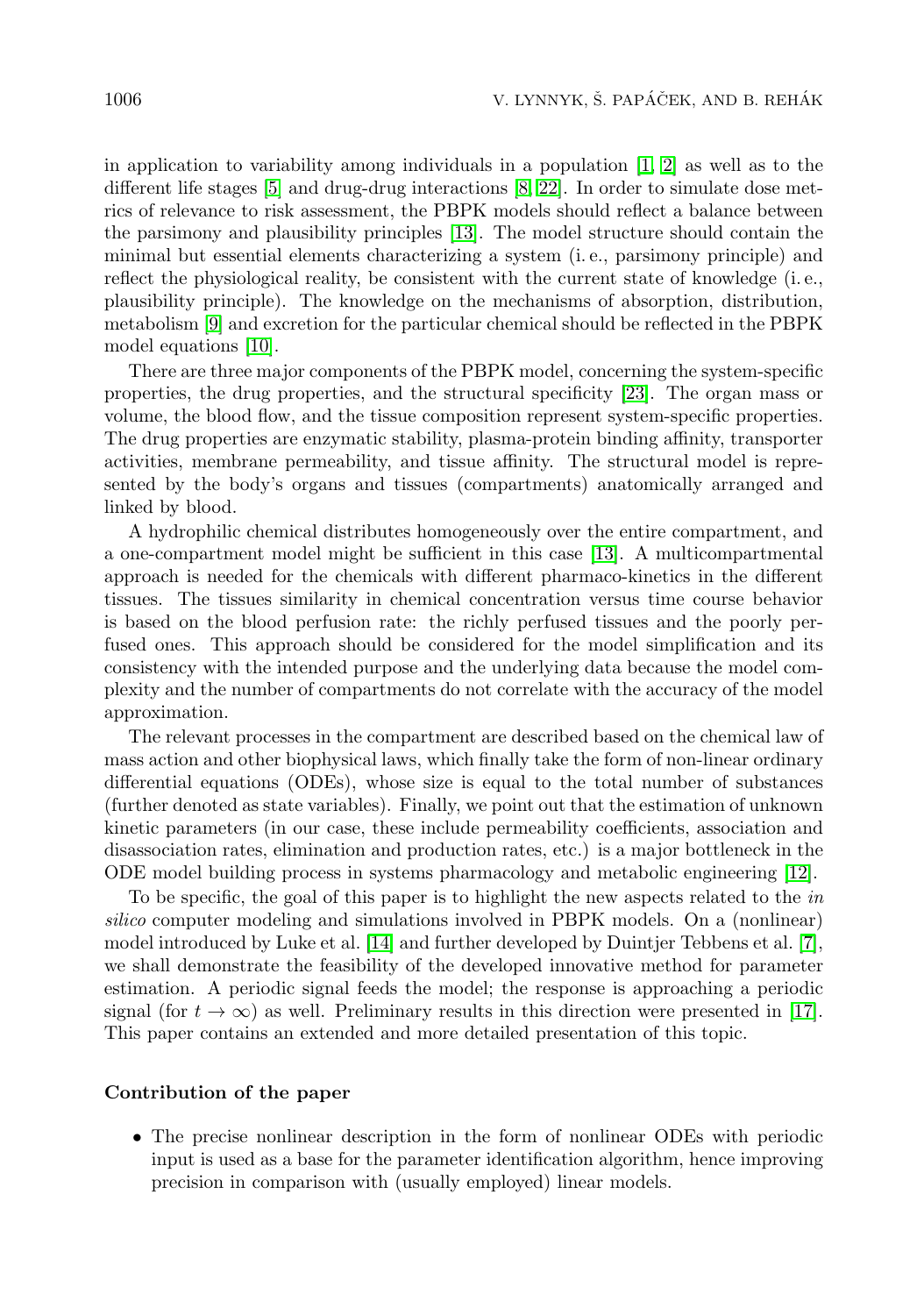• A parameter identification algorithm based on the system's time-varying (almost periodic) response. This is in contrast with methods that make use of responses on one-time doses of the drug (such methods have been used so far).

These features constitute the novelty contained in this paper.

Outline of the paper: In the next section [2,](#page-2-0) the model is described in detail. Section [3](#page-6-0) presents related numerical experiments discusses the relevance of our results and possible consequences of the analysis for more general cases. The last section concludes our work and points out some future goals.

**Symbols:** The symbol  $\mathbb R$  denotes the set of real numbers,  $\mathbb C$  stands for the set of complex numbers, i is the imaginary unit.

### <span id="page-2-0"></span>2. MODEL FORMULATION

In this study, the problem of output regulation via a periodic input, being a drug intake, is presented. This feature makes the model more realistic. For more details, the reader is referred to other papers devoted to mathematical modeling of drug-induced enzyme production networks, see [\[14,](#page-12-6) [7\]](#page-11-6) and references within there. All necessary information for the setting of model equations describing the action of pregnane X receptor (PXR) causing the xenobiotic (drug) metabolizing enzyme induction are schematically given in Figure [1](#page-2-1). Moreover, in Tables [1](#page-3-0) and [2](#page-3-1), the particular processes are displayed. The substances there are the state variables involved. The model parameters are the rate constants which can be taken from previously published papers; their values are reported in Table [3](#page-4-0). To be specific, the sources of the values are taken from [\[14\]](#page-12-6) (denoted by "Luke" in Table [3](#page-4-0)), [\[7\]](#page-11-6) (denoted by "JDT") and [\[25\]](#page-13-1) (denoted by "Svecova").



<span id="page-2-1"></span>Fig. 1. Graph representation of the biochemical network associated with drug metabolism and the PXR-mediated drug-induced enzyme production process. Species nodes (identified by letters) are drawn as circles, and reaction nodes identified by numbers represent reactions and transport between species nodes. The grey species node DNA is not involved in the ODE system here presented.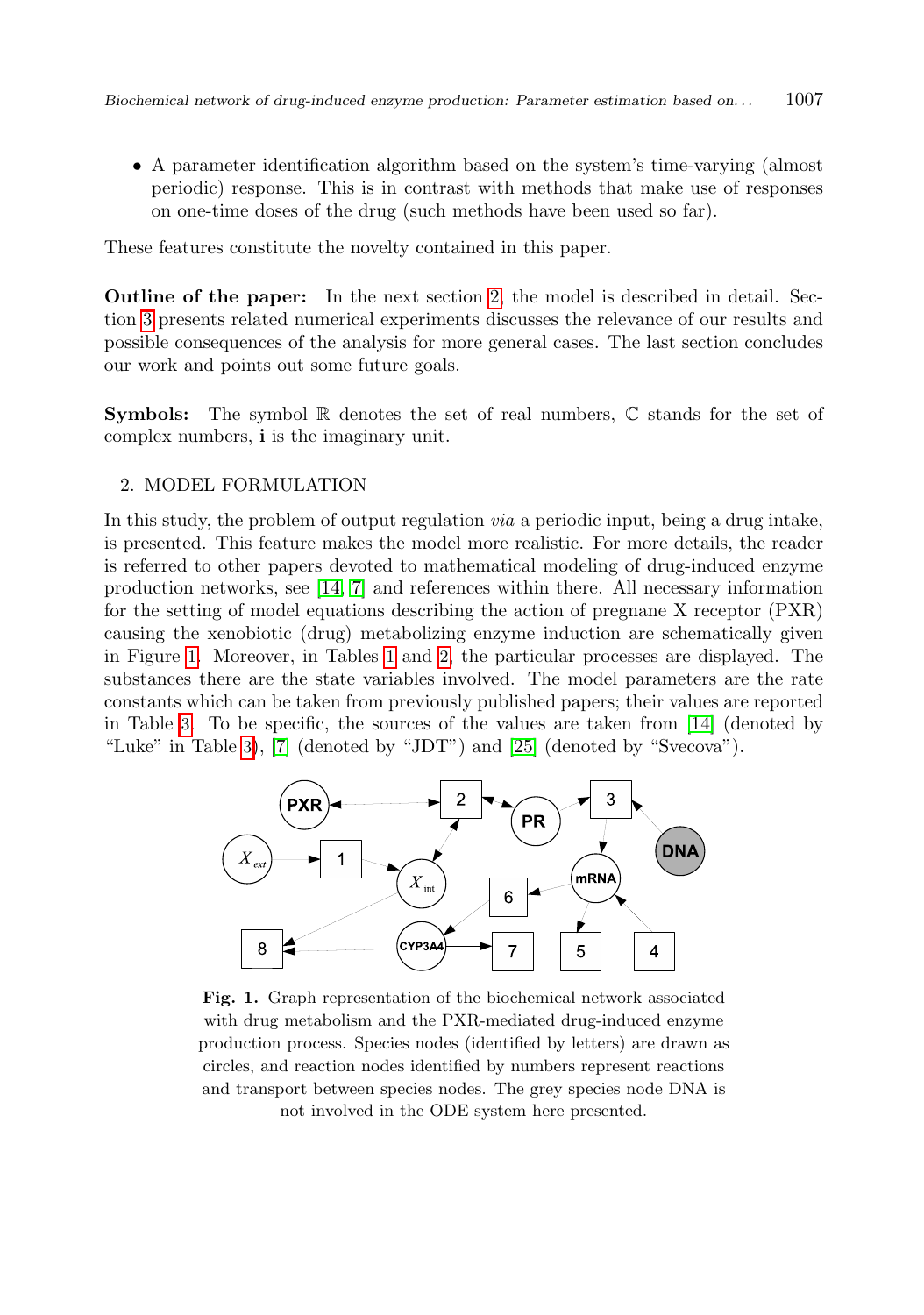| No.            | Description of the respective process within the network          | Parameters     |
|----------------|-------------------------------------------------------------------|----------------|
|                | Xenobiotic (e.g. drug rifampicin) enters the cell (by permeation) | k <sub>1</sub> |
| $\mathfrak{D}$ | PXR binds to drug, formation of PR dimer (reversible)             | $k_2, k_4$     |
| 3              | PR dimer binds to DNA (increasing transcription)                  | $k_5$          |
| 4              | mRNA background production                                        | k <sub>7</sub> |
| 5              | mRNA degradation                                                  | $k_6$          |
| 6              | translation of mRNA (CYP3A4 production)                           | $k_8$          |
|                | degradation of CYP3A4 protein                                     | $k_{9}$        |
| 8              | drug degradation (metabolizing by CYP3A4)                         | $k_3$          |

<span id="page-3-0"></span>Tab. 1. The transport and reaction processes description with respective model parameters.

| No.                         | Description of the respective state variable Old name |               |
|-----------------------------|-------------------------------------------------------|---------------|
|                             | Xenobiotic (drug) concentration $-$ exterior          | $X_{\sf ext}$ |
| $\mathcal{D}_{\mathcal{L}}$ | $Xenobiotic concentration - interior$                 | $X_{int}$     |
| 3                           | PXR concentration                                     | <b>PXR</b>    |
| 4                           | PR dimer concentration                                | PR.           |
| 5                           | mRNA concentration                                    | mRNA          |
| 6                           | CYP3A4 protein concentration                          | CYP3A4        |

<span id="page-3-1"></span>Tab. 2. The description of model state variables.

Introducing the new notation for state variables, i.e. for a size six vector  $x$  according to

$$
x(t) = \begin{pmatrix} x_1(t) \\ x_2(t) \\ x_3(t) \\ x_4(t) \\ x_5(t) \\ x_6(t) \end{pmatrix} \equiv \begin{pmatrix} X_{\text{ext}}(t) \\ X_{\text{int}}(t) \\ \text{PXR}(t) \\ \text{PR}(t) \\ \text{mRNA}(t) \\ \text{CYP3A4}(t) \end{pmatrix},
$$

then the system of differential equations describing the process under study can be written as follows

<span id="page-3-2"></span>
$$
\frac{dx(t)}{dt} = \begin{pmatrix} x_1'(t) \\ x_2'(t) \\ x_3'(t) \\ x_4'(t) \\ x_5'(t) \\ x_6'(t) \end{pmatrix} = Ax(t) + B(t) + \begin{pmatrix} a_d(t) \\ 0 \\ 0 \\ 0 \\ 0 \\ 0 \end{pmatrix}, \tag{1}
$$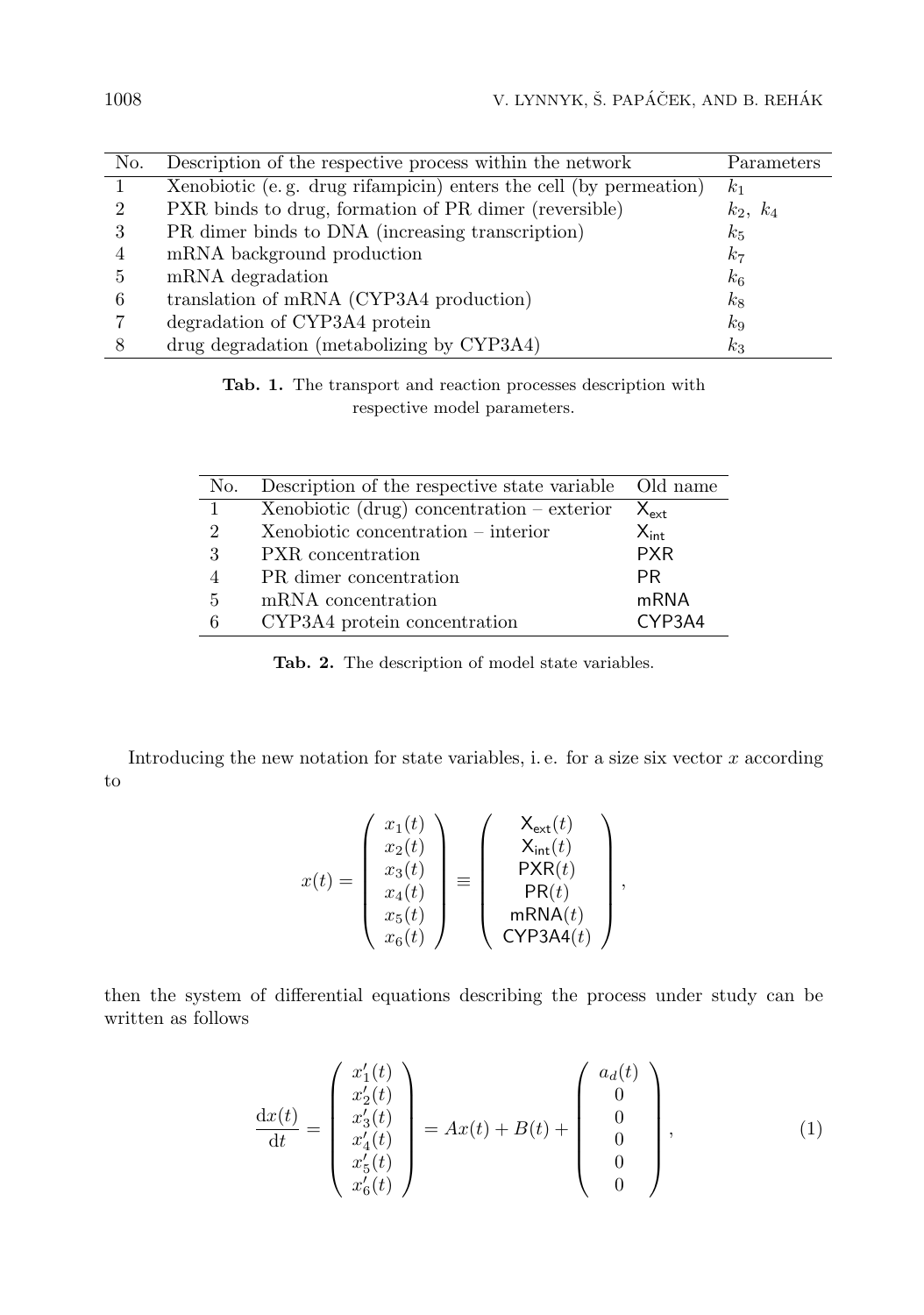| JDT-Param.      | Value                | Unit                                    | Source          | New name       |
|-----------------|----------------------|-----------------------------------------|-----------------|----------------|
| $k_{up}$        | $6.55 \cdot 10^{-3}$ | $\min^{-1}$                             | Luke            | k <sub>1</sub> |
| $k_{dis}$       | $1.03 \cdot 10^{-4}$ | $\min^{-1}$                             | Luke            | $k_{4}$        |
| $k_{mRNA}$      | 39.3                 | $\min^{-1}$                             | Luke            | $k_5$          |
| $k_{mRNA,deg}$  | 0.04                 | $\min^{-1}$                             | Luke            | $k_{\rm 6}$    |
| $k_{cyp}$       | 2.5                  | $\min^{-1}$                             | Luke            | $k_8$          |
| $k_{cyp,deg}$   | $2.7 \cdot 10^{-4}$  | $\min^{-1}$                             | Luke            | $k_{9}$        |
| $k_{assoc}$     | $k_{dis}/k_{sv}$     | $\mu$ M <sup>-1</sup> min <sup>-1</sup> | Svecova         | k <sub>2</sub> |
| $k_{met}$       | $2.47 \cdot 10^{-5}$ | $\mu$ M <sup>-1</sup> min <sup>-1</sup> | Luke            | $k_3$          |
| $k_{mRNA,back}$ | $1.36 \cdot 10^{-7}$ | $\mu$ M min <sup>-1</sup>               | JDT             | k <sub>7</sub> |
| SPXR            | $9.47 \cdot 10^{-7}$ | $\mu$ M                                 | Luke            | $k_0$          |
| $k_{sv}$        | 5.6                  | $\mu$ M                                 | <b>Svecova</b>  | $k_{sv}$       |
| d(t)            | $0 - 20$             | $\mu\overline{\mathrm{Mmin}^{-1}}$      | $Luke\&JDT$     | $a_d(t)$       |
| $a_{per}$       | $0 - 20$             | $\mu$ M                                 | dose per period | $a_{per}$      |

<span id="page-4-0"></span>Tab. 3. The values of model parameters.

with the constant matrix (the linear part of the system)

<span id="page-4-1"></span>
$$
A = \begin{pmatrix} -k_1 & k_1 & 0 & 0 & 0 & 0 \\ k_1 & -k_1 & 0 & k_4 & 0 & 0 \\ 0 & 0 & 0 & k_4 & 0 & 0 \\ 0 & 0 & 0 & -k_4 & 0 & 0 \\ 0 & 0 & 0 & k_5 & -k_6 & 0 \\ 0 & 0 & 0 & 0 & k_8 & -k_9 \end{pmatrix},
$$
(2)

and the vector representing nonlinear (quadratic) and constant (zero order) parts

<span id="page-4-2"></span>
$$
B(t) = \begin{pmatrix} 0 \\ -k_2 \cdot x_2(t)x_3(t) - k_3 \cdot x_2(t)x_6(t) \\ -k_2 \cdot x_2(t)x_3(t) \\ k_2 \cdot x_2(t)x_3(t) \\ k_7 \\ 0 \end{pmatrix}, \qquad (3)
$$

the initial conditions are

<span id="page-4-3"></span>
$$
x(0) = \begin{pmatrix} x_1(0) \\ x_2(0) \\ x_3(0) \\ x_4(0) \\ x_5(0) \\ x_6(0) \end{pmatrix} = \begin{pmatrix} 0 \\ 0 \\ k_0 \\ 0 \\ \frac{k_7}{k_6} \\ \frac{k_7k_8}{k_6k_9} \end{pmatrix} . \tag{4}
$$

Elsewhere, e.g. in [\[7\]](#page-11-6), the initial condition  $x_1(0)$  represented the amount of drug just after initially applied dose  $(x_1(0) = 10 \mu M)$ . Here, the input (drug dosing) is modeled via a periodic function, and the initial state of drug concentration is the steady state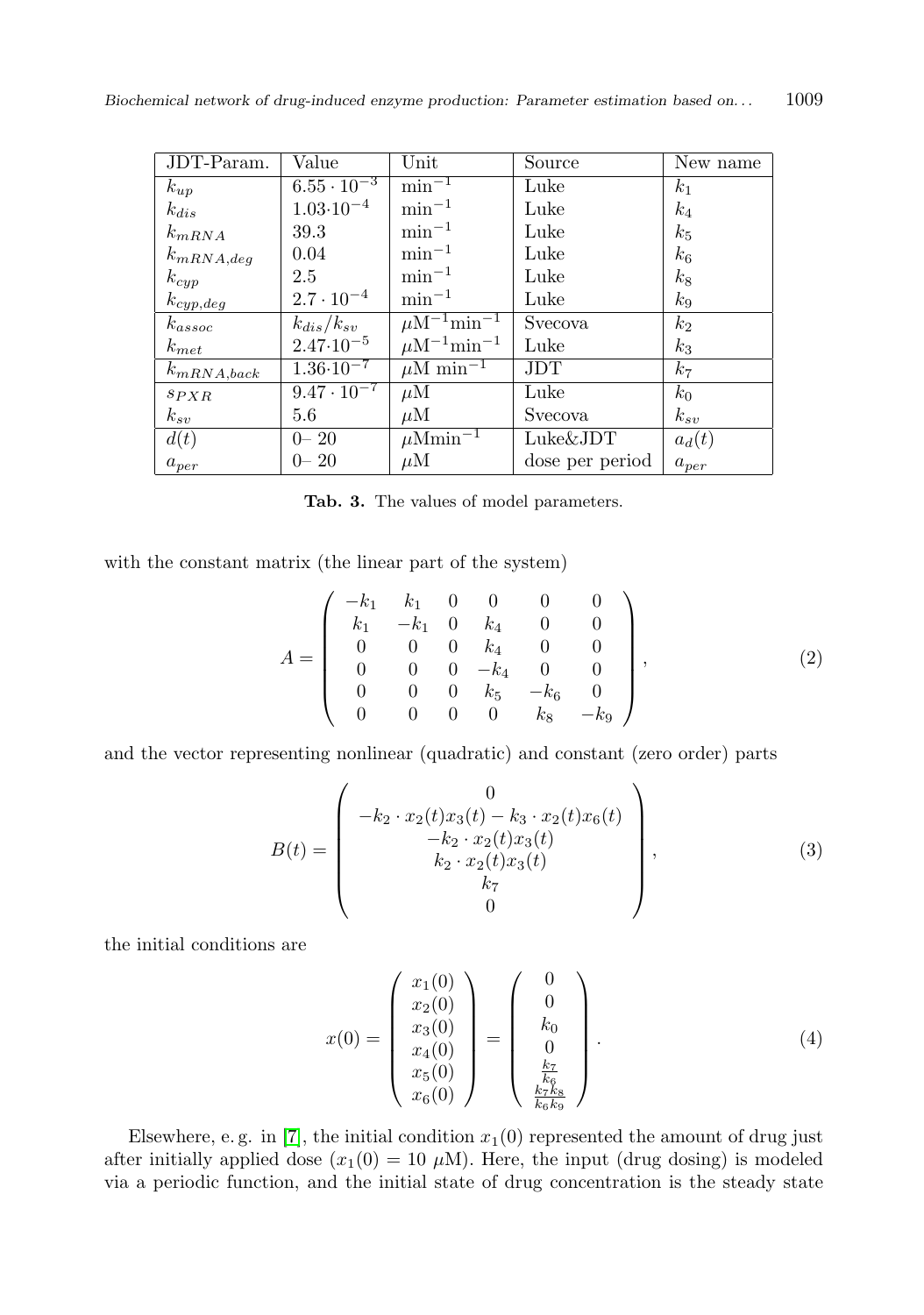without dosing, i.e.  $x_1(0) = 0$ ; the other components of initial state remain the same, i.e.  $x_3(0) = k_0 = 9.47 \cdot 10^{-7} \mu M$ ,  $x_5(0) = \frac{k_7}{k_6} = 7.075 \cdot 10^{-6} \mu M$  and  $x_6(0) = \frac{k_7 k_8}{k_6 k_9} =$  $6.55·10<sup>-2</sup>$ µM, which are the initial concentration for PXR and steady state concentrations for mRNA and CYP3A4, respectively.

**Remark 2.1.** The function  $a_d(t)$  (see the last but one row of Table [3](#page-4-0)) represents the dosing rate (units  $[\mu M/min]$ ) of drug added into the system, and  $k_{up}[1/min]$  is the first order diffusion coefficient encompassing the permeability coefficient and area of the membrane,  $k_{assoc}$  [1/min], and  $k_{dis}$  [1/min] are corresponding association, and dissociation constants, respectively. An important parameter (shown in [\[7\]](#page-11-6)) is the total concentration (binded and free) of PXR, i.e.  $s_{PXR}$ , here denoted as  $k_0 \left[ \mu M \right]$ .

**Remark 2.2.** Our setting of the input variable, i.e., using a dosing function, is more general than it is made otherwise, e.g., in [\[14\]](#page-12-6), where the dosing function  $a_d(t)$  is not used. Instead, the administered dose is incorporated by putting the initial value of  $X_{\text{ext}}$  to equal this dose (thus, it is only the Cauchy initial value problem that can be analyzed).

# Experimental data & what can be measured

In principle, there are two possible datasets

- 1. Time series of fold induction of mRNA (state variable  $x_5(t)$ ) while the drug rifampicin is being applied (either in one bolus or periodically).
- 2. A table of data relating  $x_5(t^*)$  vs.  $a_{per}$ , i.e. dose dependent induction of mRNA (state variable  $x_5(t)$ ) in the absence or presence of a total amount of one bolus  $(1, 2, 5, 10, 15, 20 \mu M)$  of drug rifampicin, for a specific time instant, e.g. for  $t^* < T = 24$  (in hours after dosing).

Further, in this paper, we deal with time series, case 1, only.



<span id="page-5-0"></span>**Fig. 2.** Periodic dosing: Time series data for daily dosing of 20  $\mu$ M of rifampicin (applied during 1 minute). Left: States  $x_1(t)$  Right: Data for  $x_2(t)$  over 5 days time span.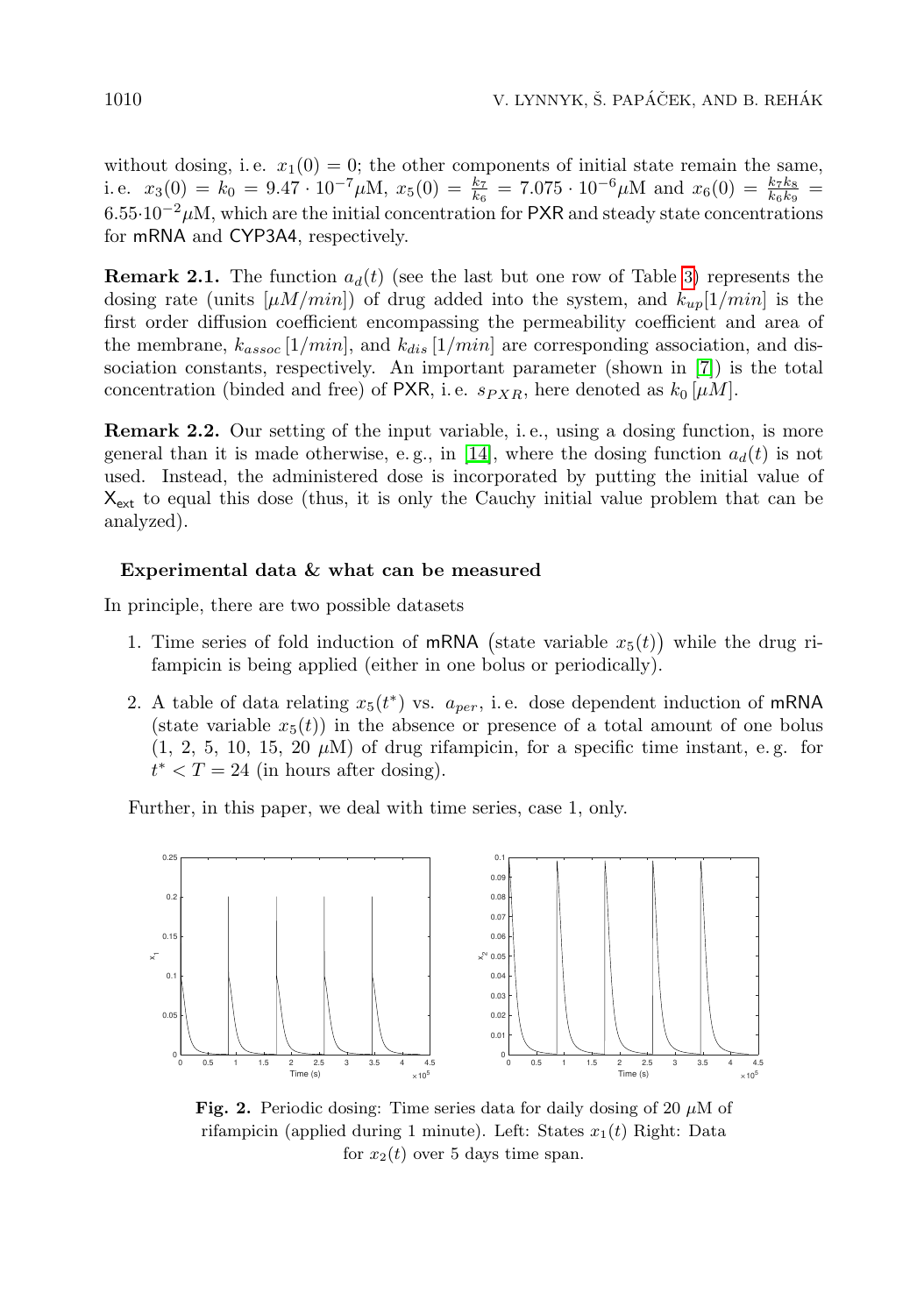

<span id="page-6-1"></span>Fig. 3. Periodic dosing: Time series data for daily dosing of 20  $\mu$ M of rifampicin. Left: States  $x_3(t)$  Right: Data for  $x_4(t)$  over 5 days time span.



<span id="page-6-2"></span>Fig. 4. Periodic dosing: Time series data for daily dosing of 20  $\mu$ M of rifampicin. Left: States  $x_5(t)$  Right: Data for  $x_6(t)$  over 5 days time span.

# <span id="page-6-0"></span>3. IDENTIFICATION OF MODEL PARAMETERS

The main objective of developing an identification method was its reliability. To achieve this goal, it is necessary to excite all identified system modes sufficiently. A response to an aperiodic input or initial conditions does not satisfy this requirement. This happens because the system exhibits fast and slow dynamics. The effects of the fast dynamics would be hard to catch by the aperiodic signal as they attenuate rapidly. Thus, a method based on a periodic excitation was proposed. This achieves a permanent excitation of the whole dynamics of the system. Moreover, periodic excitation also corresponds well to the practical operating conditions of the system as in practice; the dosing is usually periodic. In the proposal of the identification algorithm, we assume that the periodic excitation has been conducted for a sufficiently long time so that the transient part of the response is attenuated enough. Hence the identification is based on the investigation of the periodic signals.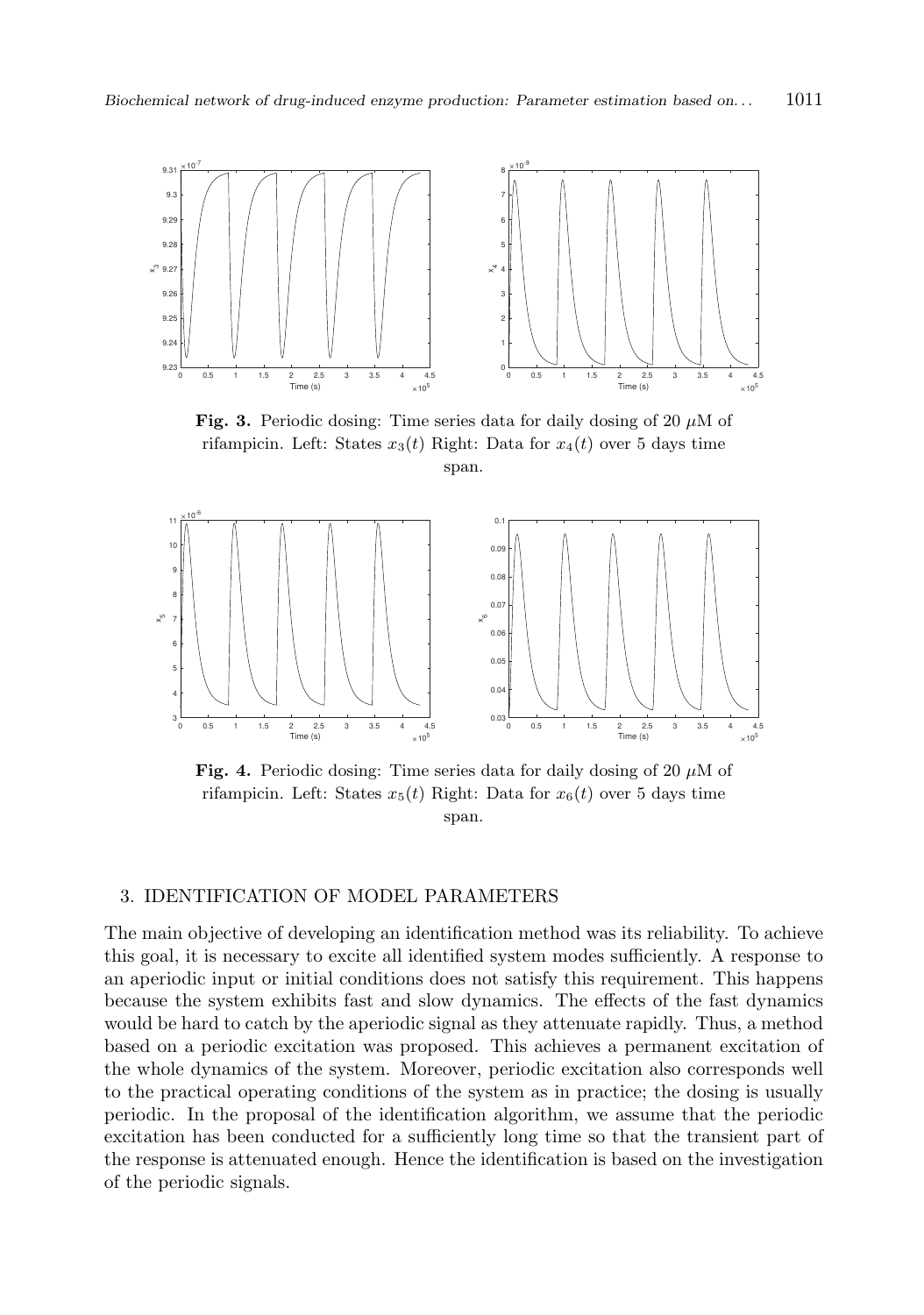The model parameters in the resulting dynamical system [\(1\)](#page-3-2), comprised in matrices  $(2)-(3)$  $(2)-(3)$  $(2)-(3)$ , are the rate constants that can be taken from previously published papers; their values are reported in the Table [3](#page-4-0).

In general, the values of some model parameters  $k_i$ ,  $i = 1, ..., 9$  cannot be easily obtained. This is applied above all for the parameters  $k_3$  and  $k_0$ ; let see Figure 9 in [\[14\]](#page-12-6), where the sensitivity of the state variable mRNA (our state variable  $x_5(t)$ ) concerning the model parameters is drawn<sup>[1](#page-7-0)</sup>. While the parameter  $k_0$  estimation was extensively studied in [\[7\]](#page-11-6), here, we focus on the drug metabolization constant – parameter  $k_3$ , see the last row of Table [1](#page-3-0), and for the literature (nominal) value, let see Table [3](#page-4-0).

An algorithm for estimation of the parameter  $k_3$  is described. A similar procedure can be developed for the identification of other model parameters.

# Estimation of the drug metabolization constant (parameter  $k_3$ ) – algorithm description

Let us briefly describe the proposed procedure: The response of the system to the periodic input (the periodic dosing) converges to a periodic function, let see Figures [2](#page-5-0), [3](#page-6-1) and [4](#page-6-2). Hence, one can apply the fast Fourier transform (FFT) to the system's response with a small error. However, the results of the FFT are dependent on the parameter  $k<sub>3</sub>$ . Nevertheless, the function that describes the relationship between parameter  $k<sub>3</sub>$  and these coefficients can be approximated. Another fact that needs to be considered is the limited availability of certain quantities: only the values of the function  $x_5$  (representing the temporal dependency of the mRNA concentration) are measurable in practice. Hence the identification algorithm is dependent solely on values of the function  $x_5$ .

Now the procedure is described in a more detailed way. First, we make the following assumption:

<span id="page-7-1"></span>**Assumption 3.1.** Assume the value of parameter  $k_3$  lies in the interval  $[k_{3,min}, k_{3,max}] \subset$  $[0, \infty)$ .

Remark 3.2. Assumption [3.1](#page-7-1) is quite natural in practice. Usually, the bounds on the value of the constant to be estimated are known; the purpose of the identification algorithm is to deliver a precise mode value of this parameter.

As we are going to deal with solutions of [\(1\)](#page-3-2) (especially with  $x_5$ ) with different values of  $k_3$  in the subsequent text, the following notation will be helpful.

**Notation:** Let Assumption [3.1](#page-7-1) hold. Denote by  $x_{5,k}$  the solution  $x_5$  of [\(1\)](#page-3-2) with parameter  $k_3$  satisfying  $k_3 = k$ .

Choose an integer  $N > 1$  and define a sequence  $\{k_3^i \mid i = 1, ..., N\}$  so that  $k_3^{(1)} =$  $k_{3,\text{min}} < \cdots < k_3^{(i)} < k_3^{(i+1)} < \cdots < k_3^{(N)} = k_{3,\text{max}}.$ 

Assume also the response of the periodic function  $a_d(t)$  and [\(4\)](#page-4-3) converges to a periodic signal with the period denoted by  $T$ . This period is determined only by the input period (the dosing) and is independent of the value of the constant  $k_3$ . This follows from the

<span id="page-7-0"></span><sup>1</sup> This issue of parameter identifiability is closely related to the condition number (regularity) of the sensitivity matrix [\[3\]](#page-11-7); however, it is out of the scope of our present study.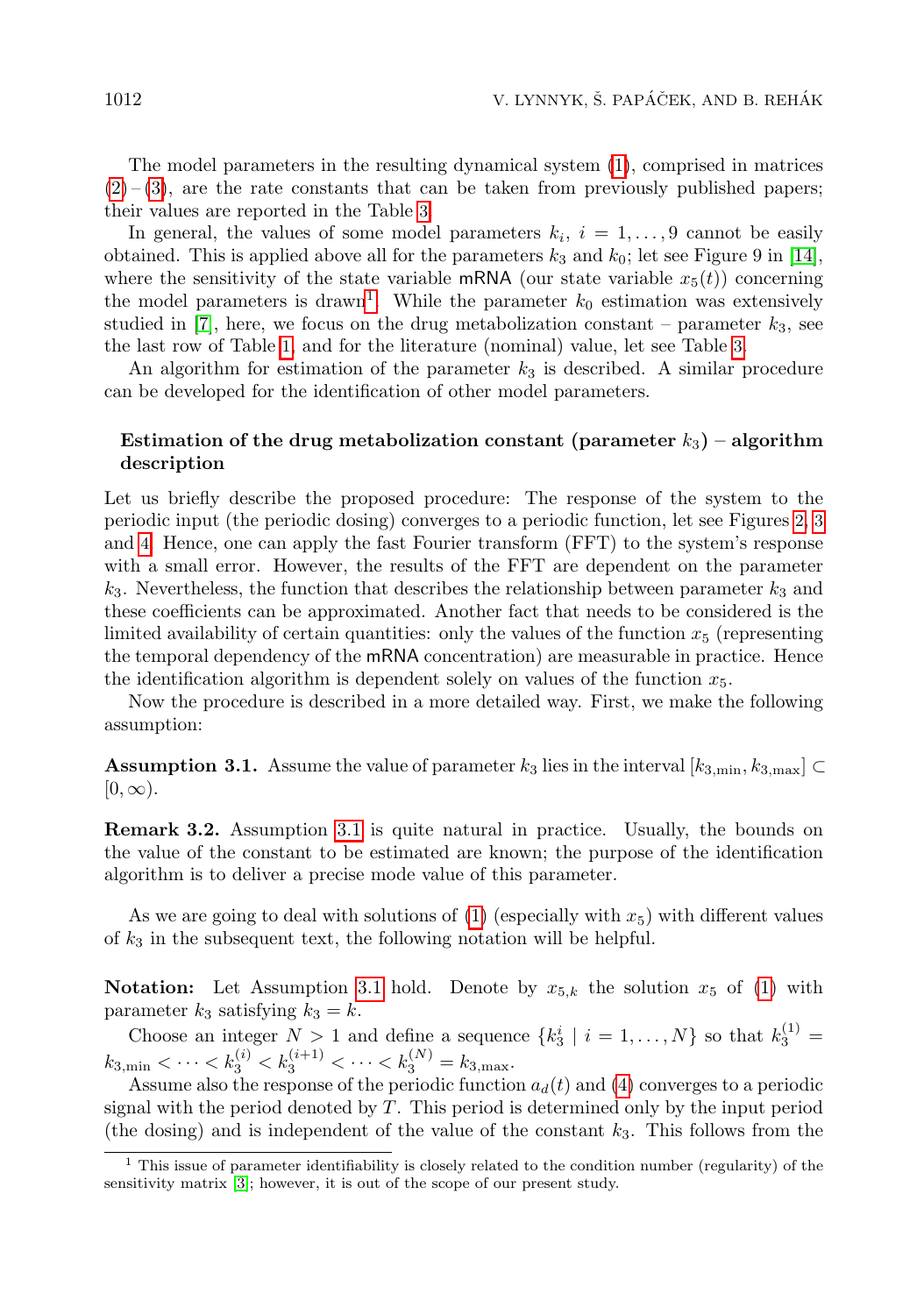fact that the periodic dosing can be regarded as an output of a periodic system. Such a system is naturally neutrally stable  $([11, 19, 21])$  $([11, 19, 21])$  $([11, 19, 21])$  $([11, 19, 21])$  $([11, 19, 21])$ . As equations  $(1)$  describe a stable system, the center-manifold theory yields that the response of [\(1\)](#page-3-2) converges to a periodic function with a period equal to the period of the dosing, see, e. g., [\[24\]](#page-12-11) or [\[18\]](#page-12-12). This fact has been used by the authors for the identification of model parameters of a biological system (algae bioreactor) in [\[20\]](#page-12-13) and [\[16\]](#page-12-14).

From the above considerations follows that, for  $\varepsilon > 0$ , there exists  $t > 0$  so that  $|x_{5,k_3^{(i)}}(\tau)-x_{5,k_3^{(i)}}(\tau+mT)|\leq \varepsilon$  for every  $m\in\mathbb{N},\,\tau\geq t$  and every  $i=1,\ldots,N.$ 

Let  $t > 0$  be as above. For every  $i = 1, ..., N$  define  $\bar{x}_i = x_{5,k_3^{(i)}}|_{[t,t+T]}$ . Then, an integer  $M > 0$  is chosen and for every i, the FFT is applied to the sequence  $\bar{x}_i(t_i)$  where

<span id="page-8-0"></span>
$$
t_j = t + \frac{T}{M-1}(j-1), \ j = 1, \dots, M.
$$
 (5)

For every *i*, the result is a sequence of Fourier coefficients  $\xi_{i,j} \in \mathbb{C}, i = 1, \ldots, N$ ,  $j=1,\ldots M$ .

The next step is to apply the polynomial approximation of coefficients  $\xi_{i,j}$ . This means, for every  $j = 1, ..., M$ , real-valued polynomials of one real variable  $\rho_j(\kappa)$ ,  $\iota_j(\kappa)$ are sought so that the cost functional

$$
J(j) = \sum_{i'=1}^{N} \|\rho_j(k_3^{(i')} ) + \mathbf{i} \iota_j(k_3^{(i')} ) - \xi_{i',j})\|^2
$$
 (6)

is minimized.

The order of the approximating polynomials  $\rho$  and  $\iota$  must be determined a priori and carefully chosen. If the degree of these polynomials is too low, the approximation is not precise enough. On the other hand, raising the degree too much overly increases the demand for storing their coefficients. The specific choice thus depends on the available soft- and hardware, and universal advice cannot be given.

The procedure described so far is conducted using simulations; hence it does not require any experimental data. However, suppose experimental data (denoted as  $\mathbf{x}_5$ ) with the same period of dosing are available. In that case, one can estimate the parameter  $k_3$ governing the experimental system as follows: taking the equal value of  $t$  as it was used in simulations, let us denote  $\bar{\mathbf{x}} = \mathbf{x}_5|_{[t,t+T]}$ . Then, apply the FFT on the sequence  $\bar{\mathbf{x}}(t_j)$ where the points  $t_j$  satisfy [\(5\)](#page-8-0). Denote the result of this application of the FFT by  $\xi_j$ .

Then, one searches for a parameter  $\mathbf{k} \in [k_{3,min}, k_{3,max}]$  so that

<span id="page-8-1"></span>
$$
\sum_{j=1}^{M} \|\rho_j(\mathbf{k}) + \mathbf{i}\iota_j(\mathbf{k}) - \xi_j\|^2 \tag{7}
$$

is minimized. The choice of the optimization algorithm is then a technical problem.

#### Numerical example

Let us demonstrate the algorithm described in the previous section on the following example having some similarities with [\[20\]](#page-12-13). First, for the purpose of this paragraph,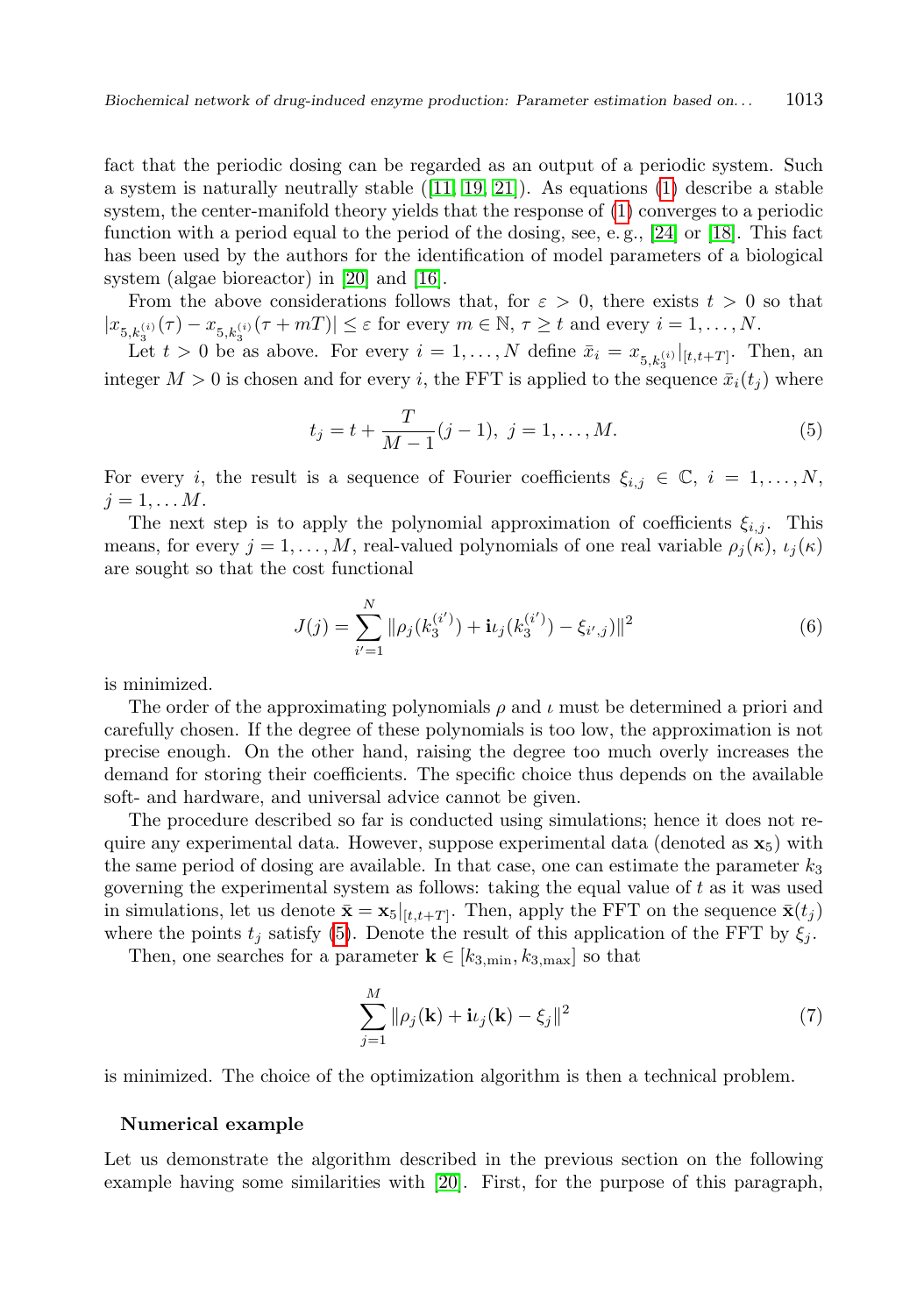denote by  $k_{3,nom}$  the value  $2.47 \cdot 10^{-5}$  which is the value of the parameter  $k_3$  presented in Table [3](#page-4-0). For the purpose of this paper, it will be called the "nominal value".

Then, the simulations were computed for 10 different values of the parameter  $k_3$ , thus  $i = 10$ . To be specific, the simulations were conducted for  $0.25k_{3,nom}$ ,  $0.5k_{3,nom}$ ,  $0.75k_{3,nom}$ ,  $0.8k_{3,nom}$ ,  $k_{3,nom}$ ,  $1.05k_{3,nom}$ ,  $1.25k_{3,nom}$ ,  $1.5k_{3,nom}$ ,  $1.75k_{3,nom}$ , and finally  $2k_{3,nom}$ . In all these computations the input was periodic with period  $T = 1$  day. The software package Simulink was used to obtain the simulations [\[15\]](#page-12-15).

By inspecting the simulations, one can see that after  $t = 4$  day, the system's response does only insignificantly differ from a periodic signal. Hence the restrictions of the solutions of [\(1\)](#page-3-2) on the interval corresponding to the fifth day were used to obtain the Fourier coefficients.



<span id="page-9-0"></span>Fig. 5. The real part (top) and imaginary parts (bottom) of Fourier coefficients  $\xi_{4,j}$  corresponding to  $k_3 = 0.8k_{3,nom}$  (marked by  $\times$ ) and  $\xi_{7,j}$  which correspond to  $k_3 = 1.25k_{3,nom}$  (marked by +). The second index j (in  $\xi_{i,j}$ ) refers to the Fourier coefficient number (in x-axis).

The total number of Fourier coefficients for one value of i was  $M = 144$ . This choice requires finding 288 polynomials approximating both real and imaginary parts of all 144 Fourier coefficients. Choosing a suitable number of Fourier coefficients used to estimate the parameter  $k_3$  will be investigated soon. A too high value of the number of Fourier coefficients is burdensome and time-consuming; on the other hand, if there are not enough Fourier coefficients to approximate, the results can be unsatisfactory. A similar situation occurs in choosing the degree of the approximating polynomial. In our example, it turned out that a suitable choice was to use polynomials of the third order. For the sake of illustration, Figure [5](#page-9-0) shows the real part (top) and imaginary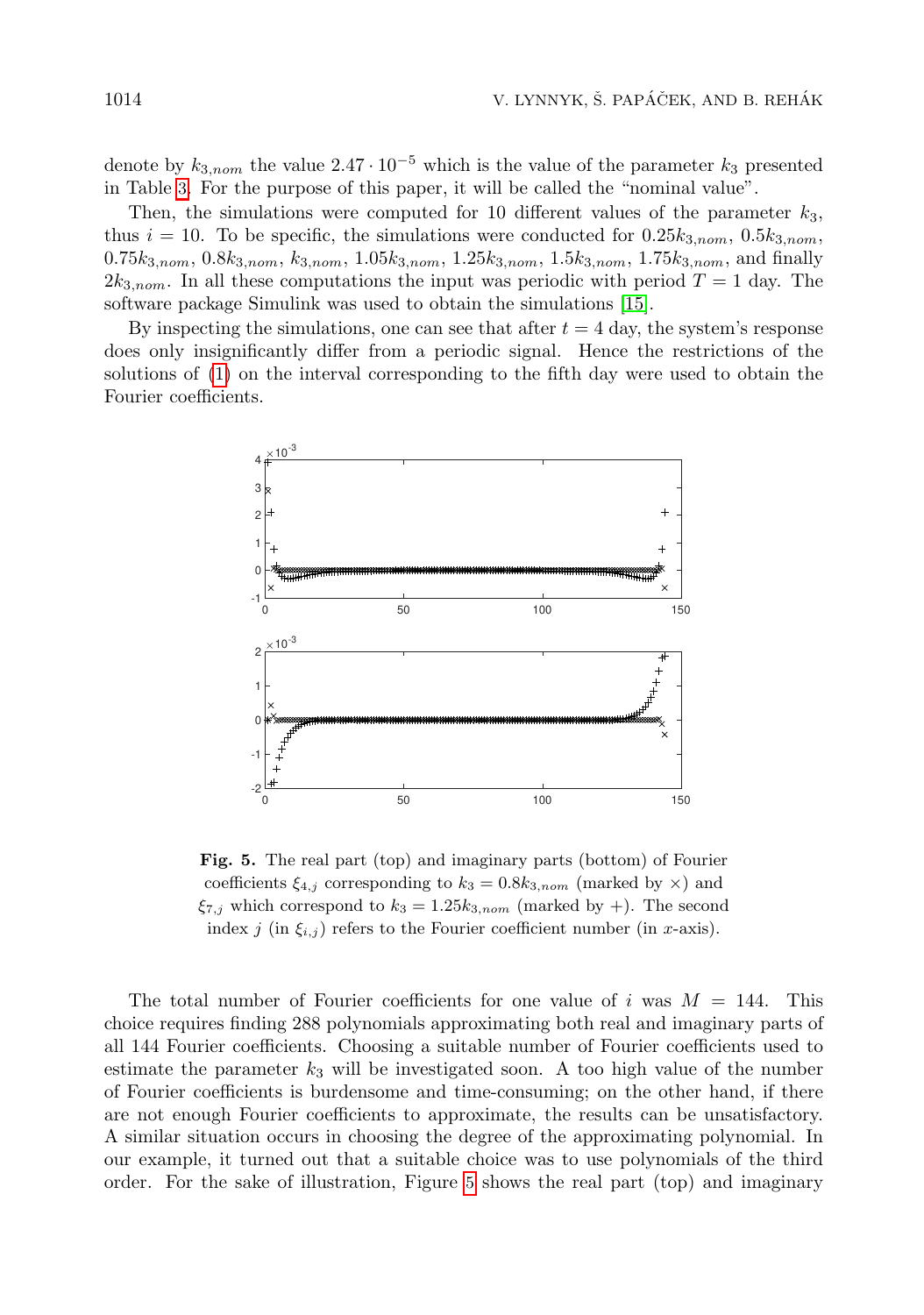

<span id="page-10-0"></span>Fig. 6. Numerical process of the functional [\(7\)](#page-8-1) minimization. The data were generated using the value of parameter  $k_3$  (in y-axis as multiples of  $k_{3,nom}$  as  $0.9k_{3,nom}$ .

parts (bottom) of coefficients  $\xi_{4,j}$  (corresponding to  $k_3 = 0.8k_{3,nom}$ ) and  $\xi_{7,j}$  (which corresponds to  $k_3 = 1.25 k_{3,nom}$ .

As no real-world data were available, the value  $k_3 = 0.9 \cdot k_{3,nom}$  which is 90% of the value from Table [3](#page-4-0) was used to emulate the measured values, i. e., the simulation using this value of parameter  $k_3$  was conducted. Again, the restriction of the function  $x_5$  on the interval corresponding to the fifth day was used to obtain the Fourier coefficients.

Then the minimization algorithm with the cost functional defined by [\(7\)](#page-8-1) was started. Here, the minimization was computed with the help of the function *fminsearch* which is a part of the Matlab package. The algorithm yields as a resulting value  $k_3 = 0.894 \cdot k_{3,nom}$ . How the iterations converge to this value illustrates Figure [6](#page-10-0). Here, the number of iterations is on the x-axis while the resulting value of  $k<sub>3</sub>$  (expressed as the multiple of  $k_{3,nom}$ ) is on the y-axis. It can be seen that the minimization procedure yields the result after approximately 20 iterations.

When dealing with periodic signals, we mainly focused on finding the behavior imposed by the first several harmonics as these usually characterize the periodic signal well. Hence the method based on the Fourier coefficients was developed. This is the main reason why the FFT-based algorithm was used. The fact that the FFT is an efficient algorithm encouraged us to develop this kind of algorithm. Note that the algorithm is based on the least-squares optimization method. This method itself is dependent on several parameters that have a significant influence on its efficiency and speed. Hence a more detailed comparison in terms of speed, computational complexity, etc., is omitted. Moreover, in the context of this paper, this is a rather technical matter.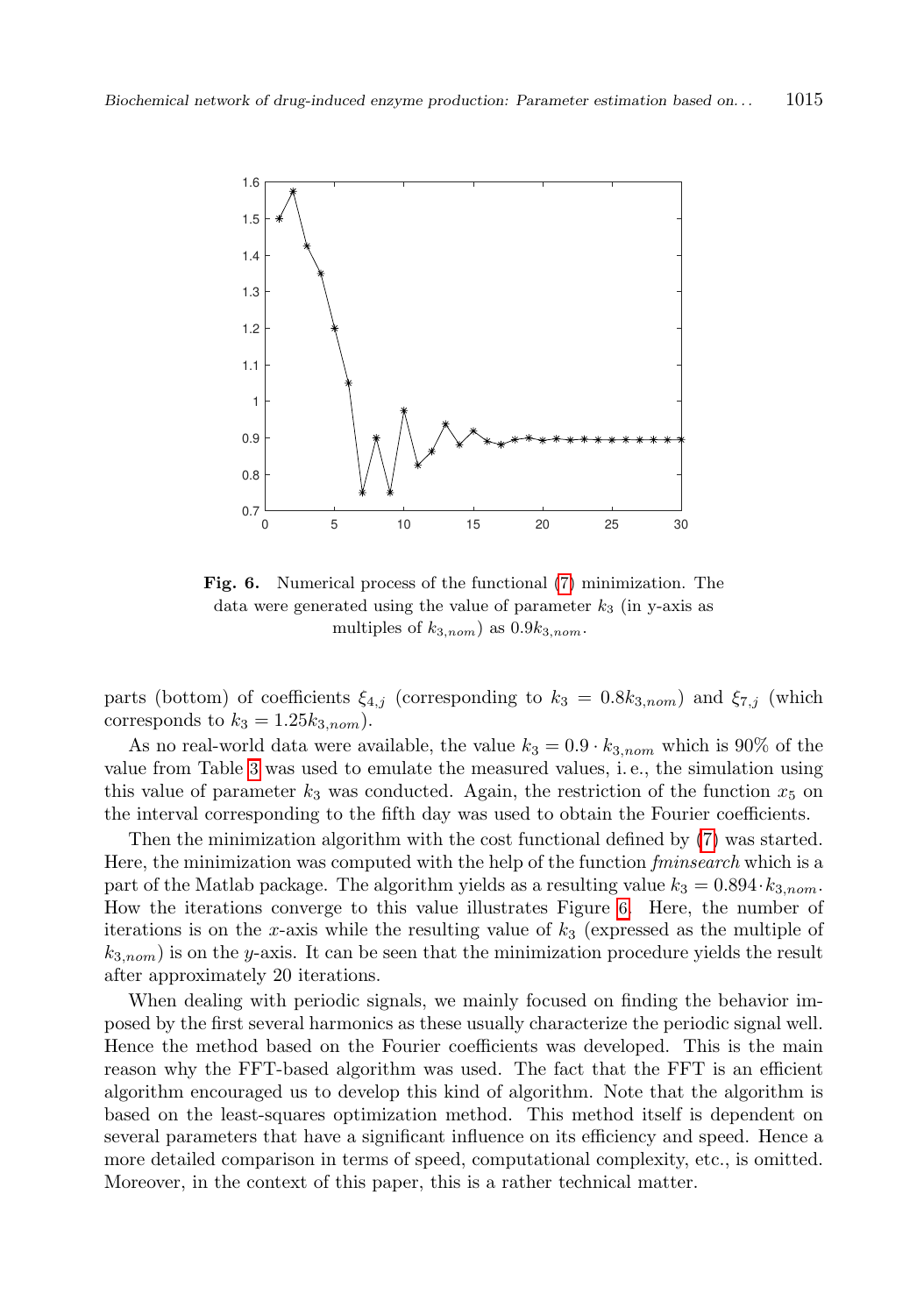### 4. CONCLUSION AND OUTLOOK

Resuming, on the paradigmatic example of rifampicin metabolism and the PXR-mediated Xenobiotic Metabolizing Enzyme (XME) induction process, see Figure [1](#page-2-1), we exposed an appealing tool of control engineering applied to systems biology, i. e., regulation based on the periodic input signal, being the xenobiotic (drug rifampicin) dosing. After testing the model features under periodic and nonrecurring dosing, we finally proposed an innovative method for a parameter estimation based on the periodic dosing response measurement. The method dwells on the application of the fast Fourier transform on the response of the system together with the polynomial approximation of Fourier coefficients. The problem of choosing a suitable number of Fourier coefficients used for estimation of the respective model parameters is left to the near future. A numerical example documented the satisfactory behavior of the proposed algorithm.

## ACKNOWLEDGEMENT

This work was supported by grant No. GA19-05872S of the Czech Science Foundation.

#### R E F E R E N C E S

- <span id="page-11-2"></span>[1] H. A. Barton, W. A. Chiu, R.W. Setzer, M. E. Andersen, A. J. Bailer, F. Y. Bois, R. S. DeWoskin, S. Hays, G. Johanson, N. Jones, G. Loizou, R. C. MacPhail, C. J. Portier, M. Spendiff, and Y.-M. Tan: Characterizing uncertainty and variability in physiologically based pharmacokinetic models: State of the science and needs for research and implementation. Toxicolog. Sci. 99 (2007), 2, 395–402.
- <span id="page-11-3"></span>[2] F. Y. Bois: Applications of population approaches in toxicology. Toxicology Letters 120 (2001), 1–3, 385–394. [DOI:10.1016/S0378-4274\(01\)00270-3](https://doi.org/10.1016/S0378-4274(01)00270-3)
- <span id="page-11-7"></span>[3] A. Cintrón-Arias, H. T. Banks, A. Capaldi, and A. L. Lloyd: A sensitivity matrix based methodology for inverse problem formulation. J. Inverse and Ill-posed Problems 17 (2009), 6.
- <span id="page-11-0"></span>[4] H. Clewell and M. Andersen: Risk assessment extrapolations and physiological modeling. Toxicology and Industr. Health 1 (1985), 111-131.
- <span id="page-11-4"></span>[5] H. J. Clewell, P. R. Gentry, T. R. Covington, R. Sarangapani, and J. G. Teeguarden: Evaluation of the potential impact of age- and gender-specific pharmacokinetic differences on tissue dosimetry. Toxicolog. Sci. 79 (2004), 2, :381–393. [DOI:10.1590/S1678-](https://doi.org/10.1590/S1678-31662004000300006) [31662004000300006](https://doi.org/10.1590/S1678-31662004000300006)
- <span id="page-11-1"></span>[6] R. Clewell, M. Andersen, and H. Barton: A consistent approach for the application of pharmacokinetic modeling in cancer and noncancer risk assessment. Environmental Health Perspectives 110 (2002), 85-93. [DOI:10.1289/ehp.0211085](https://doi.org/10.1289/ehp.0211085)
- <span id="page-11-6"></span>[7] J. Duintjer Tebbens, C. Matonoha, A. Matthios, and Š. Papáček: On parameter estimation in an in vitro compartmental model for drug-induced enzyme production in pharmacotherapy. Appl. Math. 64 (2019), 2, 253–277.
- <span id="page-11-5"></span>[8] A. Galetin, H. Burt, L. Gibbons, and J. B. Houston: Prediction of time-dependent CYP3A4 drug-drug interactions: impact of enzyme degradation, parallel elimination pathways, and intestinal inhibition. Drug Metabolism and Disposition  $\beta$ 4 (2005), 1, 166–175. [DOI:10.1124/dmd.105.006874](https://doi.org/10.1124/dmd.105.006874)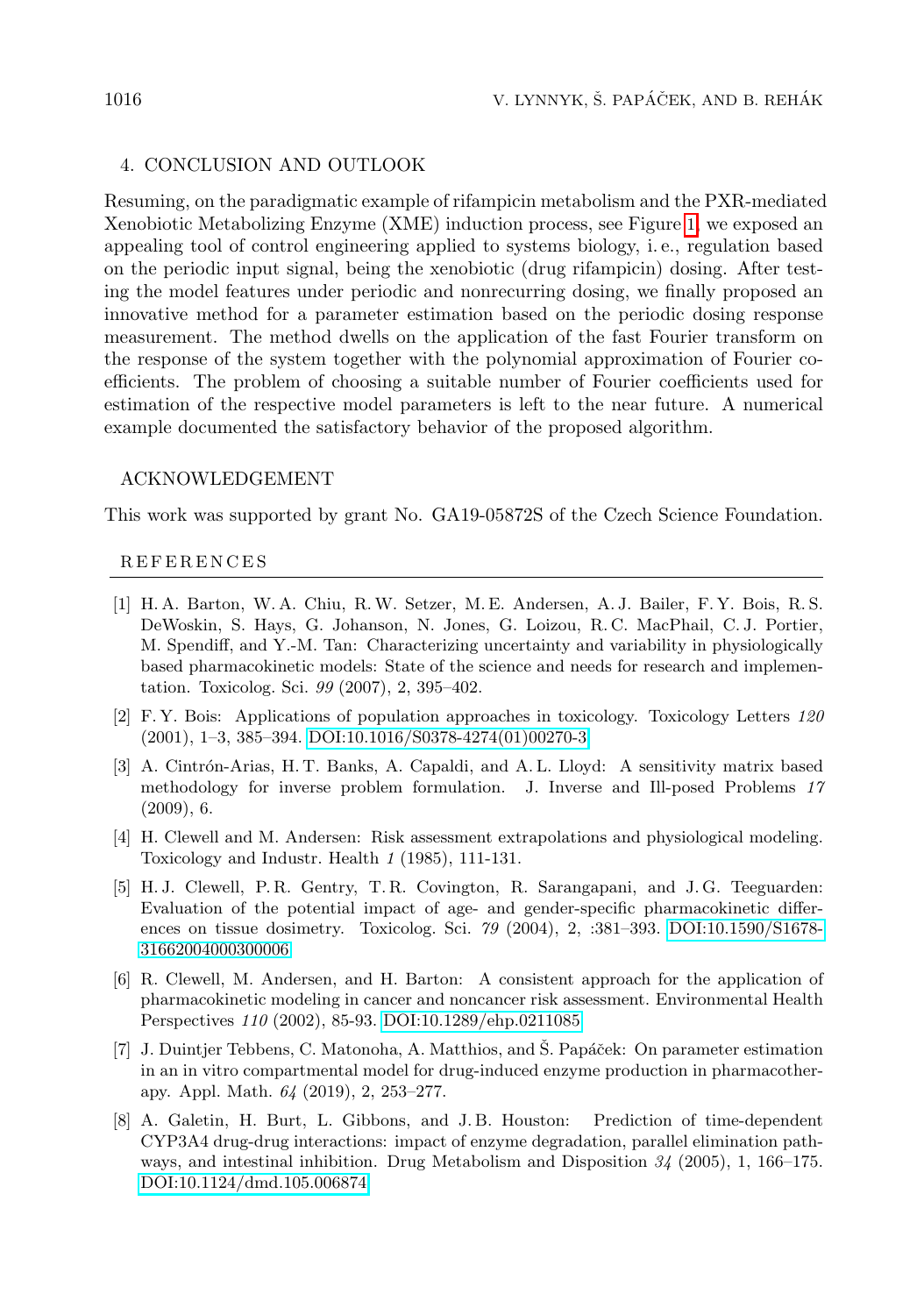- <span id="page-12-2"></span>[9] D. S. Gerhard Michal: Biochemical Pathways: An Atlas of Biochemistry and Molecular Biology. Second edition. Wiley, 2012.
- <span id="page-12-3"></span>[10] L. E. Gerlowski and R. K. Jain: Physiologically based pharmacokinetic modeling: Principles and applications. J. Pharmaceut. Sci. 72 (1983), 10, 1103–1127. [DOI:10.1002/jps.2600721003](https://doi.org/10.1002/jps.2600721003)
- <span id="page-12-8"></span>[11] J. Huang: Nonlinear output regulation: theory and applications. Advances in design and control. Society for Industrial and Applied Mathematics, Philadelphia, 2004.
- <span id="page-12-5"></span>[12] G. Jia, G. Stephanopoulos, and R. Gunawan: Incremental parameter estimation of kinetic metabolic network models. BMC Systems Biology 6 (2012), 142, 1799-1819. [DOI:10.1007/s11538-010-9508-5](https://doi.org/10.1007/s11538-010-9508-5)
- <span id="page-12-0"></span>[13] K. Krishnan: Characterization and Application of Physiologically Based Pharmacokinetic Models in Risk Assessment. Technical Report, World Health Organization, 2010.
- <span id="page-12-6"></span>[14] N. S. Luke, M. J. DeVito, I. Shah, and H. A. El-Masri: Development of a quantitative model of pregnane X receptor (PXR) mediated xenobiotic metabolizing enzyme induction. Bull. Math. Biol. 72 (2010), 7, 1799-1819.
- <span id="page-12-15"></span>[15] MATLAB: Simulink Toolbox. Simulation and Model-Based Design. The MathWorks Inc., Natick 2020.
- <span id="page-12-14"></span>[16] S. Papáček, S. Čelikovský, B. Rehák, and D. Štys: Experimental design for parameter estimation of two time-scale model of photosynthesis and photoinhibition in microalgae. Math. Computers Simul. 80 (2010), 6, 1302–1309. [DOI:10.1016/j.matcom.2009.06.033](https://doi.org/10.1016/j.matcom.2009.06.033)
- <span id="page-12-7"></span>[17] S. Papáček, V. Lynnyk, and B. Rehák: Regulatory network of drug-induced enzyme production: parameter estimation based on the periodic dosing response measurement. In: Programs and Algorithms of Numerical Mathematics 20, Institute of Mathematics, Czech Academy of Sciences, 2021.
- <span id="page-12-12"></span>[18] B. Rehák: Alternative method of solution of the regulator equation: L2-space approach. Asian J. Control 14 (2011), 4, 1150–1154. [DOI:10.1002/asjc.416](https://doi.org/10.1002/asjc.416)
- <span id="page-12-9"></span> $[19]$  B. Rehák and S. Čelikovský: Numerical method for the solution of the regulator equation with application to nonlinear tracking. Automatica 44 (2008), 5, 1358–1365. [DOI:10.1016/j.automatica.2007.10.015](https://doi.org/10.1016/j.automatica.2007.10.015)
- <span id="page-12-13"></span>[20] B. Rehák, S. Čelikovský, and Š. Papáček: Model for photosynthesis and photoinhibition: Parameter identification based on the harmonic irradiation  $O_2$  response measurement. IEEE Trans. Automat. Control 53 (Special Issue) (2008), 101–108. [DOI:10.1080/04597220801912762](https://doi.org/10.1080/04597220801912762)
- <span id="page-12-10"></span>[21] B. Rehák, S. Čelikovský, J. Ruiz-León, and J. Orozco-Mora: A comparison of two FEMbased methods for the solution of the nonlinear output regulation problem. Kybernetika 45 (2009), 427–444.
- <span id="page-12-1"></span>[22] A. Rostami-Hodjegan and G. Tucker: 'In silico' simulations to assess the 'in vivo' consequences of 'in vitro' metabolic drug–drug interactions. Drug Discovery Today: Technologies 1 (2004), 4, 441–448. [DOI:10.1016/j.ddtec.2004.10.002](https://doi.org/10.1016/j.ddtec.2004.10.002)
- <span id="page-12-4"></span>[23] M. Rowland, C. Peck, and G. Tucker: Physiologically-based pharmacokinetics in drug development and regulatory science. Ann. Rev. Pharmacology and Toxicology 51 (2011), 1, 45–73. [DOI:10.1146/annurev-pharmtox-010510-100540](https://doi.org/10.1146/annurev-pharmtox-010510-100540)
- <span id="page-12-11"></span>[24] N. Sakamoto and B. Rehák: Iterative methods to compute center and center-stable manifolds with application to the optimal output regulation problem. In: IEEE Conference on Decision and Control and European Control Conference, 2011.